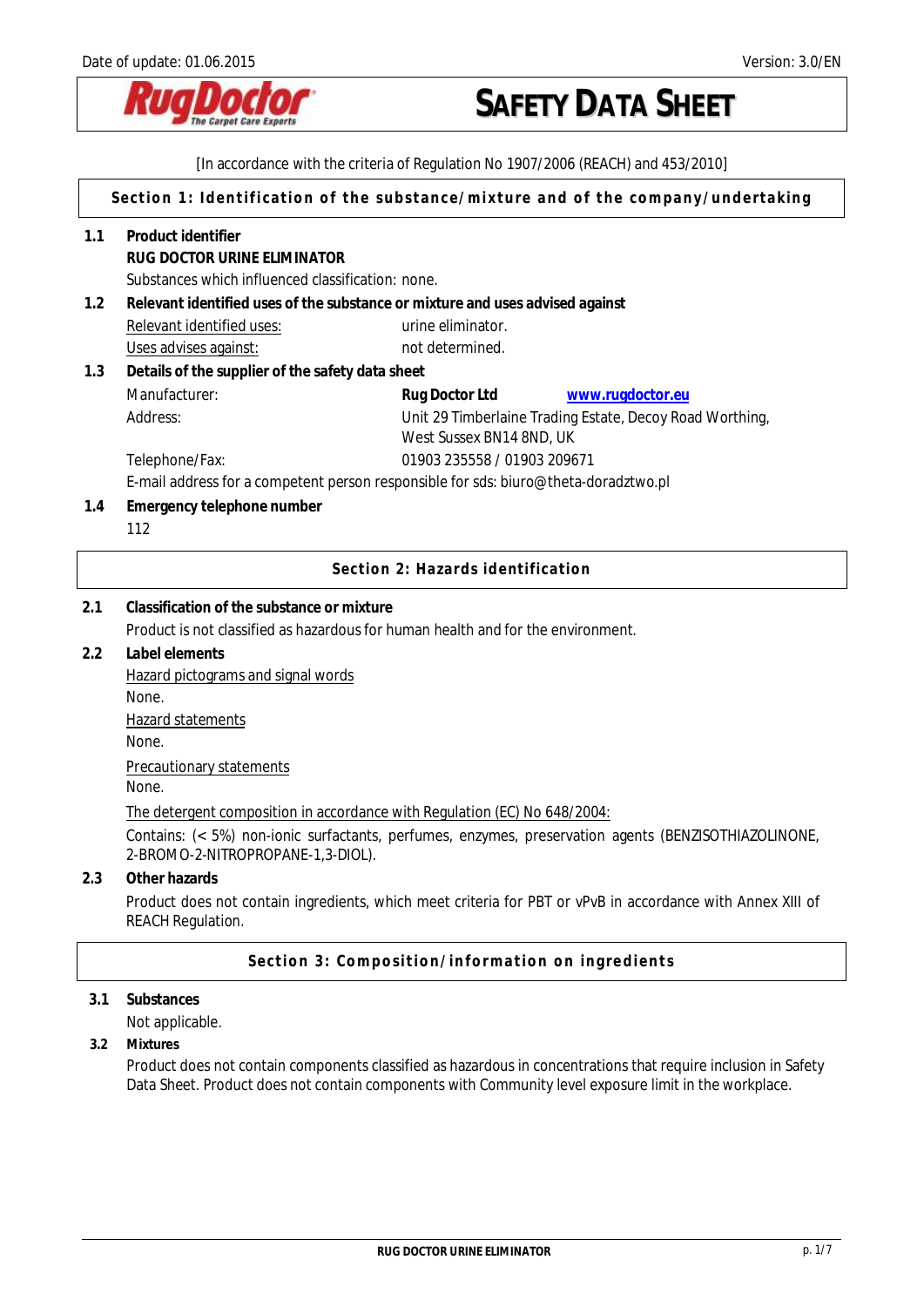

## **Section 4: First aid measures**

## **4.1 Description of first aid measures**

Skin contact: take off contaminated clothes. Wash contaminated skin thoroughly with water. Consult a doctor, if disturbing symptoms occur.

Eye contact: protect non-irritated eye, remove contact lenses. Rinse contaminated eyes with water for 10-15 minutes. Avoid strong stream of water – risk of damage of the cornea. Contact an ophthalmologist, if irritation occurs.

Ingestion: do not induce vomiting. Rinse mouth with water. Never give anything by mouth to an unconscious person. Seek medical advice if disturbing symptoms occur, show label or container.

Inhalation: remove the victim to fresh air. Keep warm and calm. Consult a doctor, if disturbing symptoms occur.

**4.2 Most important symptoms and effects, both acute and delayed** 

Eye contact: redness, tearing, pain, temporary irritation.

Skin contact: may cause redness, itching.

Ingestion: may cause nausea, vomiting, abdominal pains.

Inhalation: adverse effects of exposure by this route are not expected.

**4.3 Indication of any immediate medical attention and special treatment needed**

Physician makes a decision regarding further medical treatment after thoroughly examination of the injured. Symptomatic treatment.

### **Section 5: Firefighting measures**

## **5.1 Extinguishing media**  Suitable extinguishing media: foam, dry extinguishing media, carbon dioxide, water spray. Unsuitable extinguishing media: water jet – risk of propagation of the flame.

## **5.2 Special hazards arising from the substance or mixture**  During combustion harmful gases consisting of carbon oxides may be produced. Do not inhale combustion products, may cause health risk.

**5.3 Advice for firefighters** 

Personal protection typical in case of fire. Do not stay in the fire zone without self-contained breathing apparatus and protective clothing resistant to chemicals. Containers may burst if heated due to the rise of pressure. In case of fire cool endangered containers with water fog from safe distance. Do not let extinguishing water to reach drainage system. Collect used extinguishing media.

## **Section 6: Accidental release measures**

**6.1 Personal precautions, protective equipment and emergency procedures** 

Limit the access for the outsiders into the breakdown area, until the suitable cleaning operations are completed. In case of large spills, isolate the exposed area. Avoid eyes and skin contamination. Ensure adequate ventilation. Wear personal protective equipment. Do not inhale product vapours. Ensure that effects of the breakdown are removed only by qualified personnel. Immediately wipe leaked product – may produce extremely slippery surfaces.

**6.2 Environmental precautions** 

In case of release of large amounts of the product, it is necessary to take appropriate steps to prevent it from spreading into the environment. Notify relevant emergency services.

**6.3 Methods and material for containment and cleaning up**

Collect product using liquid binding materials (eg. sand, earth, universal binding substances, silica etc.) and place it in correctly labelled containers. Treat collected material as waste. Flush product residues with water. Clean and ventilate contaminated place.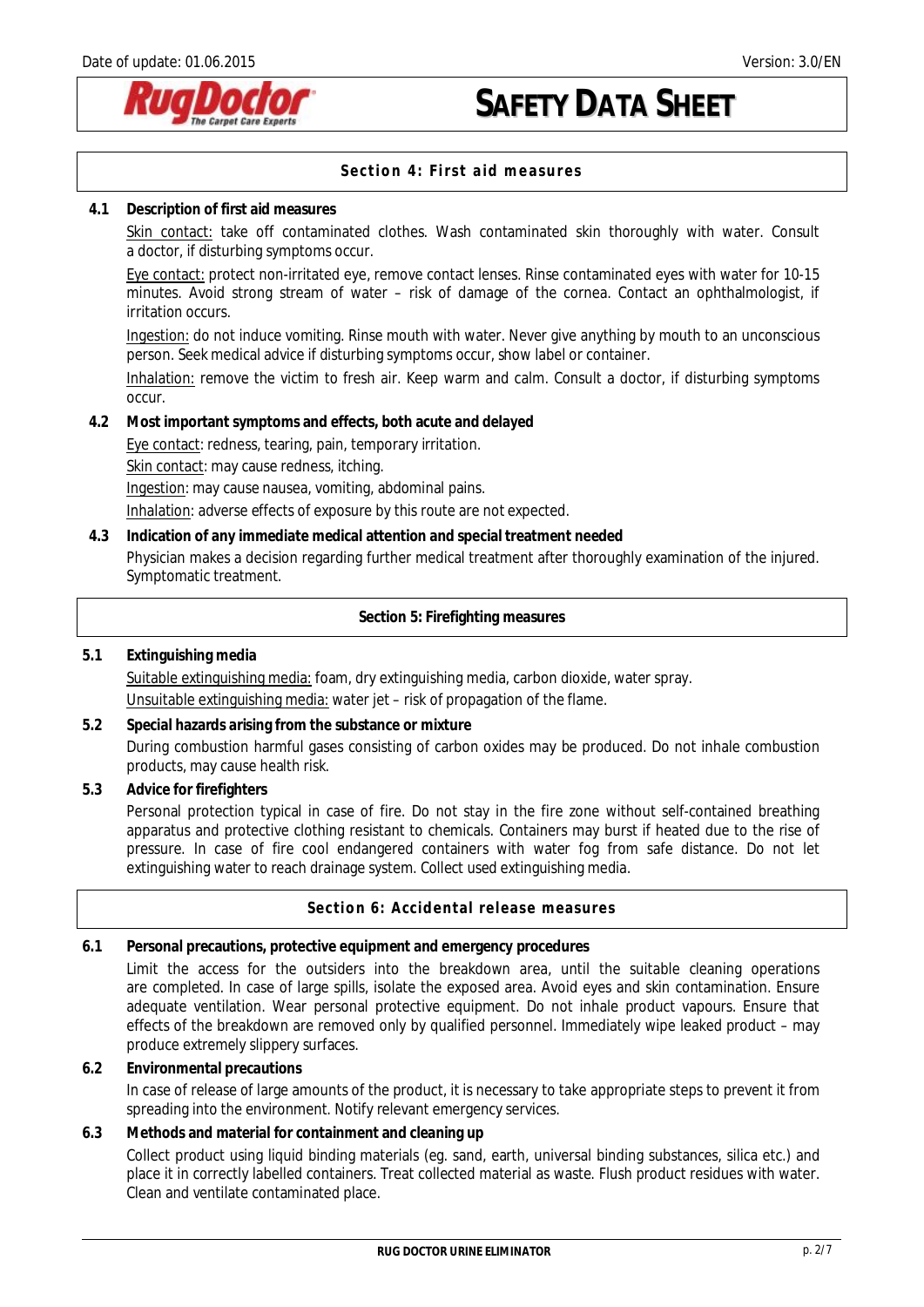

#### **6.4 Reference to other sections**

Appropriate conduct with waste product – section 13. Personal protection equipment – section 8.

#### **Section 7: Handling and storage**

**7.1 Personal precautions, protective equipment and emergency procedures**  Handle in accordance with good occupational hygiene and safety practices. Avoid eyes and skin contamination. Wash hands carefully before breaks and after work. Do not inhale product vapours. Ensure adequate ventilation of the area in which product is stored and used. Keep unused containers tightly sealed.

**7.2 Conditions for safe storage, including any incompabilities**  Store only in original, tightly sealed containers. Store in dry, cool and well ventilated place. Keep away from food, foodstuffs, animal feed and drinking water. Protect from heat, light and direct sunlight. Do not store with incompatible materials (see subsection 10.5).

**7.3 Specific end use(s)** 

No information about uses other than mentioned in subsection 1.2.

### **Section 8: Exposure controls/personal protection**

#### **8.1 Control parameters**

There are no occupational exposure limit values for the substances present in the mixture at the Community level. Please check any national occupational exposure limit values in your country.

Legal Basis: Commission Directive 2006/15/EC, 2000/39/EC, 2009/161/EC

#### **8.2 Exposure controls**

Observe good occupational hygiene and safety practices. Do not eat, drink or smoke when using the product. Avoid eyes and skin contamination. Ensure adequate general and/or local ventilation.

#### Hand and body protection

Normally not necessary. Use protective gloves resistant to the product in case of prolonged or repeated exposure.

The material that the gloves are made of must be impenetrable and resistant to the product's effects. The selection of material must be performed with consideration of breakthrough time, penetration speed and degradation. Moreover, the selection of proper gloves depends not only on the material, but also on other quality features and changes depending on the manufacturer. The producer should provide detailed information regarding the exact breakthrough time. This information should be followed.

#### Eye protection

Use tightly fitting safety glasses or face protection if risk assessment indicates that it is necessary.

#### Respiratory protection

Under normal conditions of use is not required. In case of insufficient ventilation, wear an approved respirator with a proper filter.

Personal protective equipment must meet requirements of directive 89/686/CE. Employer is obliged to ensure equipment adequate to activities carried out, with quality demands, cleaning and maintenance.

#### Environmental exposure controls

Avoid environment contamination, do not empty into drains. Possible emissions from the ventilation systems and processing equipment should be controlled in order to determinate their compatibility with environmental protection regulations.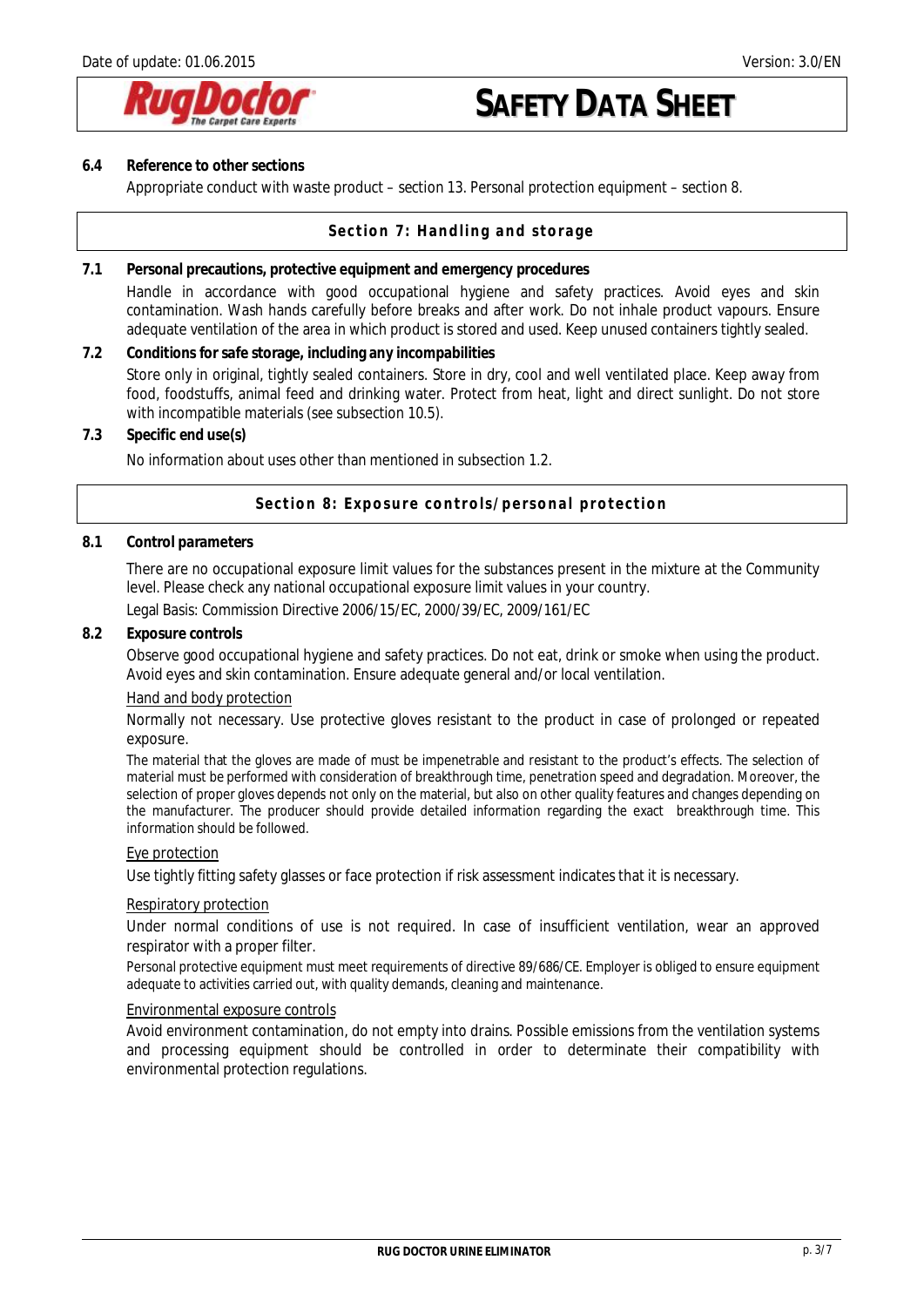

## **Section 9: Physical and chemical properties**

| 9.1 | Information on basic physical and chemical properties |                                            |
|-----|-------------------------------------------------------|--------------------------------------------|
|     | physical state:                                       | liquid                                     |
|     | colour:                                               | according to specification                 |
|     | odour:                                                | characteristic                             |
|     | odour threshold:                                      | not determined                             |
|     | pH:                                                   | $6,5 - 8,5$                                |
|     | melting point/freezing point:                         | not determined                             |
|     | initial boiling point and boiling range:              | not determined                             |
|     | flash point:                                          | not applicable, product is not combustible |
|     | evaporation rate:                                     | not determined                             |
|     | flammability (solid, gas):                            | not applicable                             |
|     | upper/lower flammability or explosive limits:         | not determined                             |
|     | vapour pressure:                                      | not determined                             |
|     | vapour density:                                       | not determined                             |
|     | density:                                              | not determined                             |
|     | solubility(ies):                                      | soluble in water                           |
|     | partition coefficient: n-octanol/water:               | not determined                             |
|     | auto-ignition temperature:                            | not determined                             |
|     | decomposition temperature:                            | not determined                             |
|     | explosive properties:                                 | not display                                |
|     | oxidising properties:                                 | not display                                |
|     | viscosity:                                            | not determined                             |
| 9.2 | Other information                                     |                                            |
|     | No additional data.                                   |                                            |

## **Section 10: Stability and reactivity**

| 10.1                                  | Reactivity                                                                                         |  |  |
|---------------------------------------|----------------------------------------------------------------------------------------------------|--|--|
|                                       | Product is reactive. Does not undergo hazardous polimerization. See also subsections 10.3 and 10.5 |  |  |
| 10.2 <sub>1</sub>                     | Chemical stability                                                                                 |  |  |
|                                       | The product is stable under normal conditions of handling and storage.                             |  |  |
| 10.3                                  | Possibility of hazardous reactions                                                                 |  |  |
|                                       | Not known.                                                                                         |  |  |
| 10.4                                  | Conditions to avoid                                                                                |  |  |
|                                       | Protect from heat and direct sunlight.                                                             |  |  |
| 10.5                                  | Incompatible materials                                                                             |  |  |
|                                       | Strong oxidizers.                                                                                  |  |  |
| 10.6                                  | Hazardous decomposition products                                                                   |  |  |
|                                       | Not known.                                                                                         |  |  |
| Section 11: Toxicological information |                                                                                                    |  |  |
| 11.1                                  | Information on toxicological effects                                                               |  |  |
|                                       | <b>Acute toxicity</b>                                                                              |  |  |
|                                       | Based on available data, the classification criteria are not met.                                  |  |  |
|                                       | Skin corrosion/irritation                                                                          |  |  |

Based on available data, the classification criteria are not met.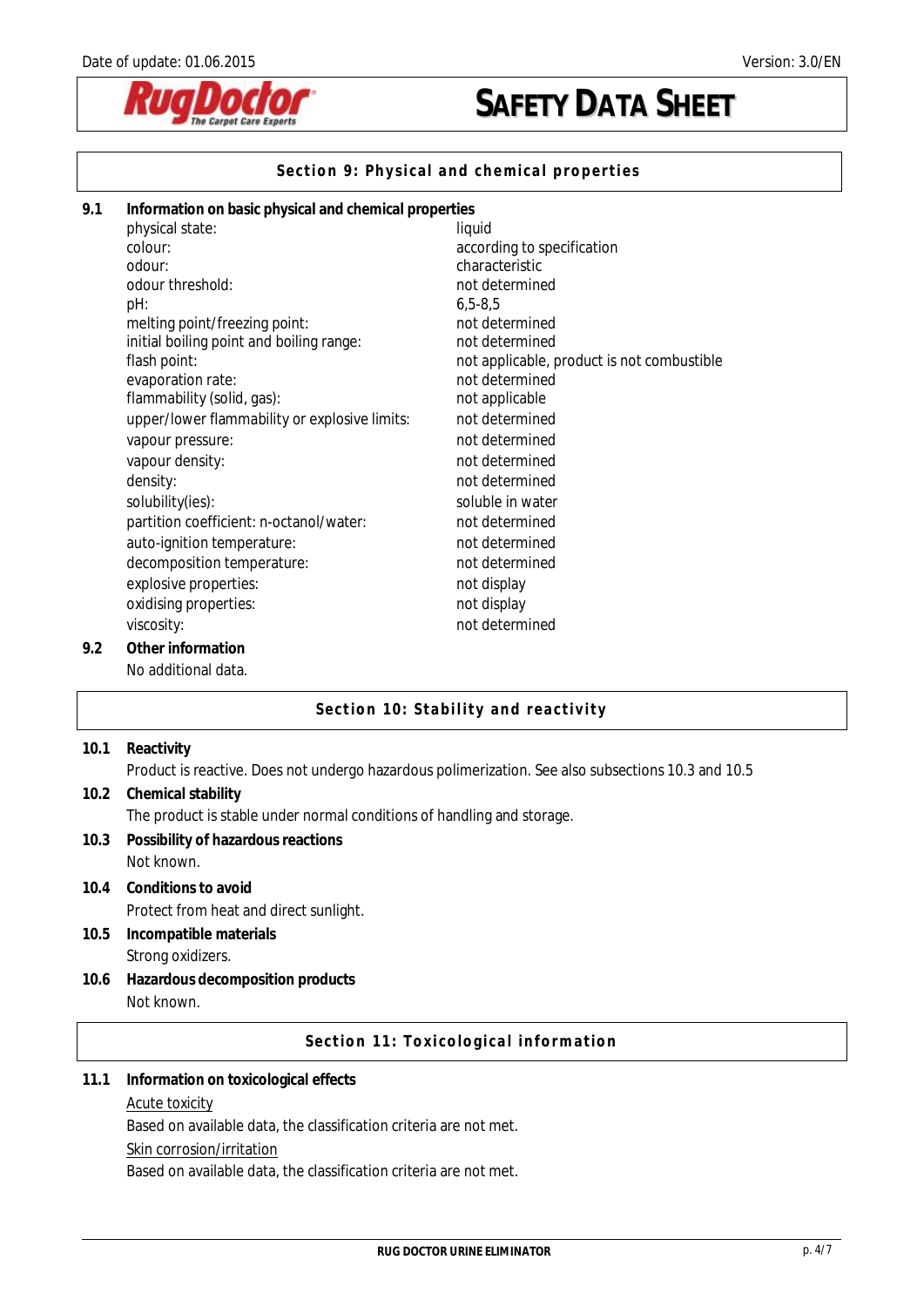

Serious eye damage/irritation Based on available data, the classification criteria are not met. Respiratory or skin sensitization Based on available data, the classification criteria are not met. Germ cell mutagenicity Based on available data, the classification criteria are not met. **Carcinogenicity** Based on available data, the classification criteria are not met. Reproductive toxicity Based on available data, the classification criteria are not met. STOT-single exposure Based on available data, the classification criteria are not met. STOT-repeated exposure Based on available data, the classification criteria are not met. Aspiration hazard Based on available data, the classification criteria are not met.

**Section 12: Ecological information** 

### **12.1 Toxicity**

Product is not classified as hazardous for the environment.

- **12.2 Persistence and degradability**  Surfactants contained in the product are biodegradable in accordance with regulation (EC) No 648/2004.
- **12.3 Bioaccumulative potential**  Bioaccumulation is not expected.
- **12.4 Mobility in soil**

Product mobile in water and soil. Mobility of components of the mixture depends on the hydrophilic and hydrophobic properties and biotic and abiotic conditions of soil, including its structure, climatic conditions, seasons and soil organisms.

**12.5 Results of PBT and vPvB assessment**  Not applicable.

**12.6 Other adverse effects** 

Product is not classified as hazardous to the ozone layer. Consider other harmful effects of individual components of the mixture on the environment (eg, endocrine disrupting potential, global warming potential).

### **Section 13: Disposal considerations**

## **13.1 Waste treatment methods**

Disposal methods for the mixture: do not deposit with household waste. Disposal in accordance with the local legislation. Waste code should be assigned in place of formation.

Disposal methods for used packing: reuse/recycling/liquidation of empty containers dispose in accordance with the local legislation. Containers contaminated with product residues should be treated in the same way as the product. Only containers completely emptied can be reused.

Legal basis: Directive 2008/98/EC, 94/62/EC.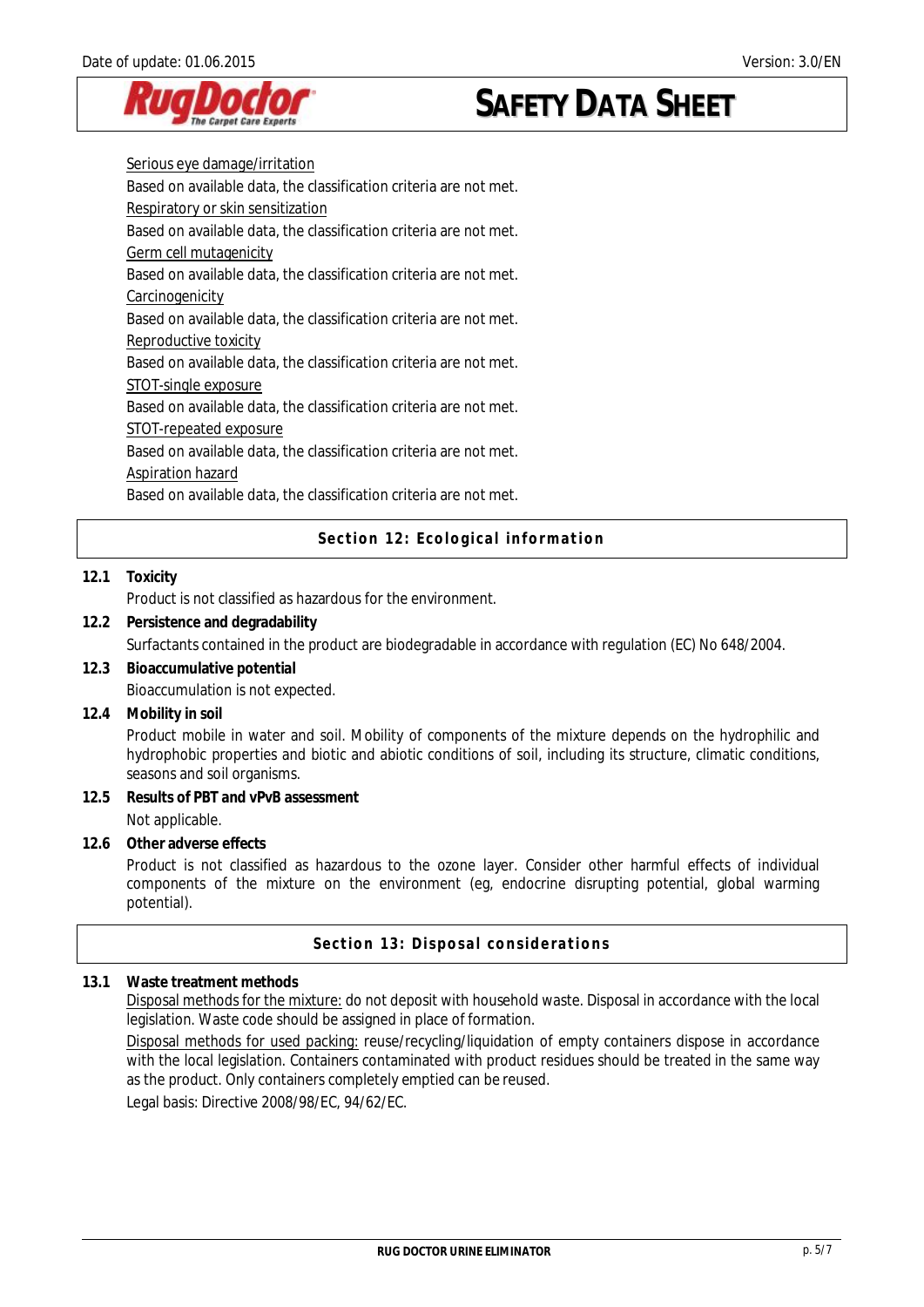

## **Section 14: Transport information**

## **14.1 UN Number**

Not applicable. The product is not dangerous in transport.

- **14.2 UN proper shipping name**  Not applicable.
- **14.3 Transport hazard class(es)**  Not applicable.
- **14.4 Packing group**

Not applicable.

**14.5 Environmental hazards** 

## Not applicable.

- **14.6 Special precautions for user**  Not applicable.
- **14.7 Transport in bulk according to Annex II of MARPOL 73/78 and the IBC Code**  Not applicable.

## **Section 15: Regulatory information**

## **15.1 Safety, health and environmental regulations/legislation specific for the substance or mixture**

**Regulation (EC) No 1907/2006** of the European Parliament and of the Council of 18 December 2006 concerning the Registration, Evaluation, Authorization and Restriction of Chemicals (REACH), establishing a European Chemicals Agency, amending Directive 1999/45/EC and repealing Council Regulation (EEC) No 793/93 and Commission Regulation (EC) No 1488/94 as well as Council Directive 76/769/EEC and Commission Directives 91/155/EEC, 93/67/EEC, 93/105/EC and 2000/21/EC as amended.

**Regulation (EC) No 1272/2008** of the European Parliament and of the Council of 16 December 2008 on classification, labelling and packaging of substances and mixtures, amending and repealing Directives 67/548/EEC and 1999/45/EC, and amending Regulation (EC) No 1907/2006 (Text with EEA relevance) as amended.

**Commission Regulation (EC) No 790/2009** of 10 August 2009 amending, for the purposes of its adaptation to technical and scientific progress, Regulation (EC) No 1272/2008 of the European Parliament and of the Council on classification, labelling and packaging of substances and mixtures (Text with EEA relevance).

**Commission Regulation (EU) No 453/2010** of 20 May 2010 amending Regulation (EC) No 1907/2006 of the European Parliament and of the Council on the Registration, Evaluation, Authorisation and Restriction of Chemicals (REACH).

**Directive 2008/98/EC** of the European Parliament and of the Council of 19 November 2008 on waste and repealing certain Directives.

**European Parliament and Council Directive 94/62/EC** of 20 December 1994 on packaging and packaging waste

### **15.2 Chemical safety assessment**

It is not necessary to carry out a chemical safety assessment for the mixture.

### **Section 16: Other information**

| Abbreviations and acronyms |                                                 |  |
|----------------------------|-------------------------------------------------|--|
| <b>PRT</b>                 | Persistent, Bioaccumulative and Toxic substance |  |
| vPvB                       | very Persistent, very Bioaccumulative substance |  |